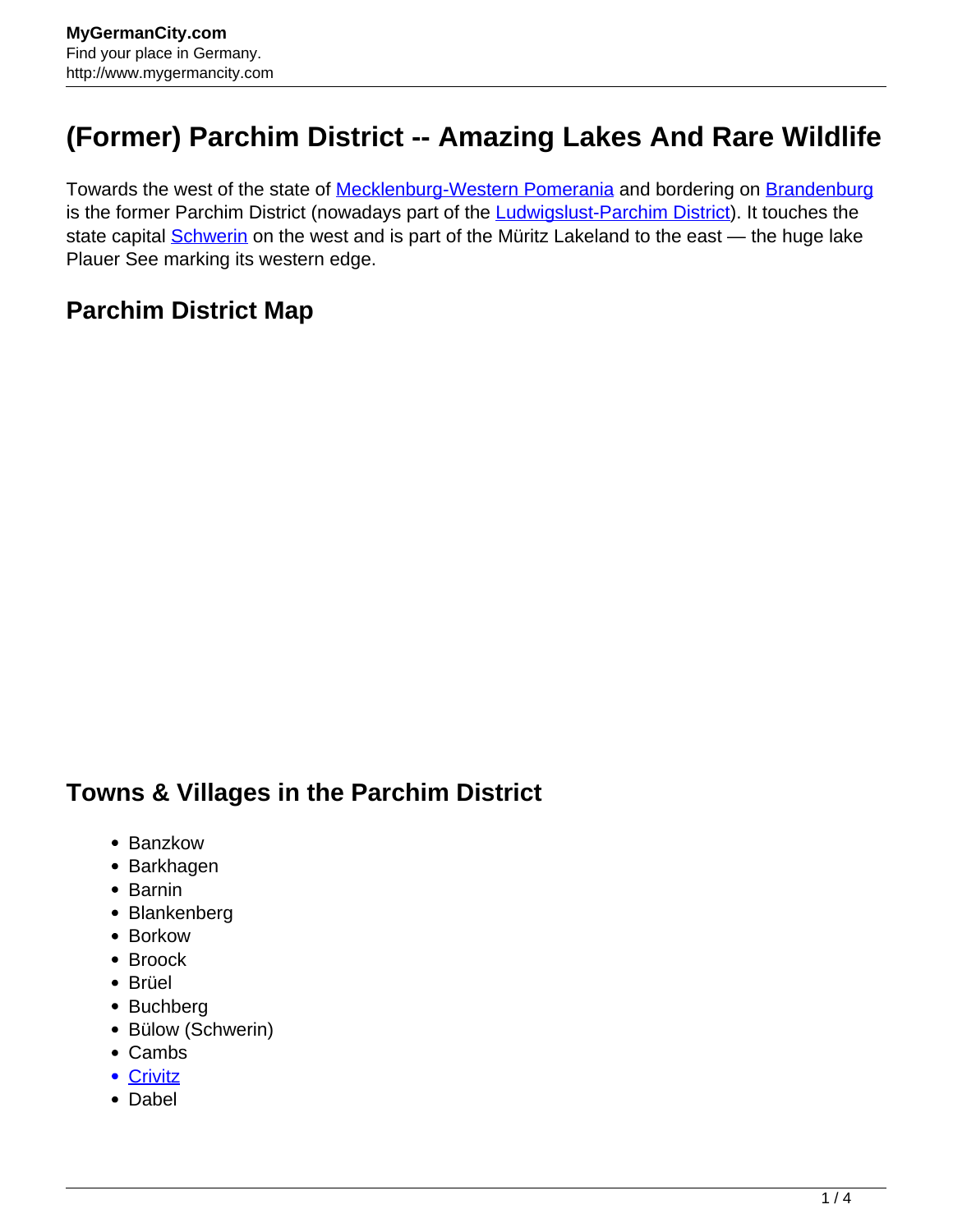- Damm
- Demen
- Diestelow
- Dobbertin
- Dobin am See
- Domsühl
- Friedrichsruhe
- Gallin-Kuppentin
- Ganzlin
- Gischow
- Gneven
- Godern
- Göhren (Schwerin)
- Goldberg
- Goldenstädt
- Granzin
- Grebbin
- Groß Godems
- Groß Niendorf
- Herzgberg
- Hohen Pritz
- Karbow-Vietlübbe
- Karow (Lübz)
- Karrenzin
- Klinken
- Kobrow
- Kreien
- Kritzow
- Kuhlen-Wendorf
- Langen Brütz
- Langen Jarchow
- Langenhagen
- Leezen (Schwerin)
- Lübz
- Lutheran
- Marnitz
- Matzlow-Garwitz
- Mestlin
- Mustin (Sternberg)
- Neu Poserin
- [Parchim](http://www.mygermancity.com/parchim)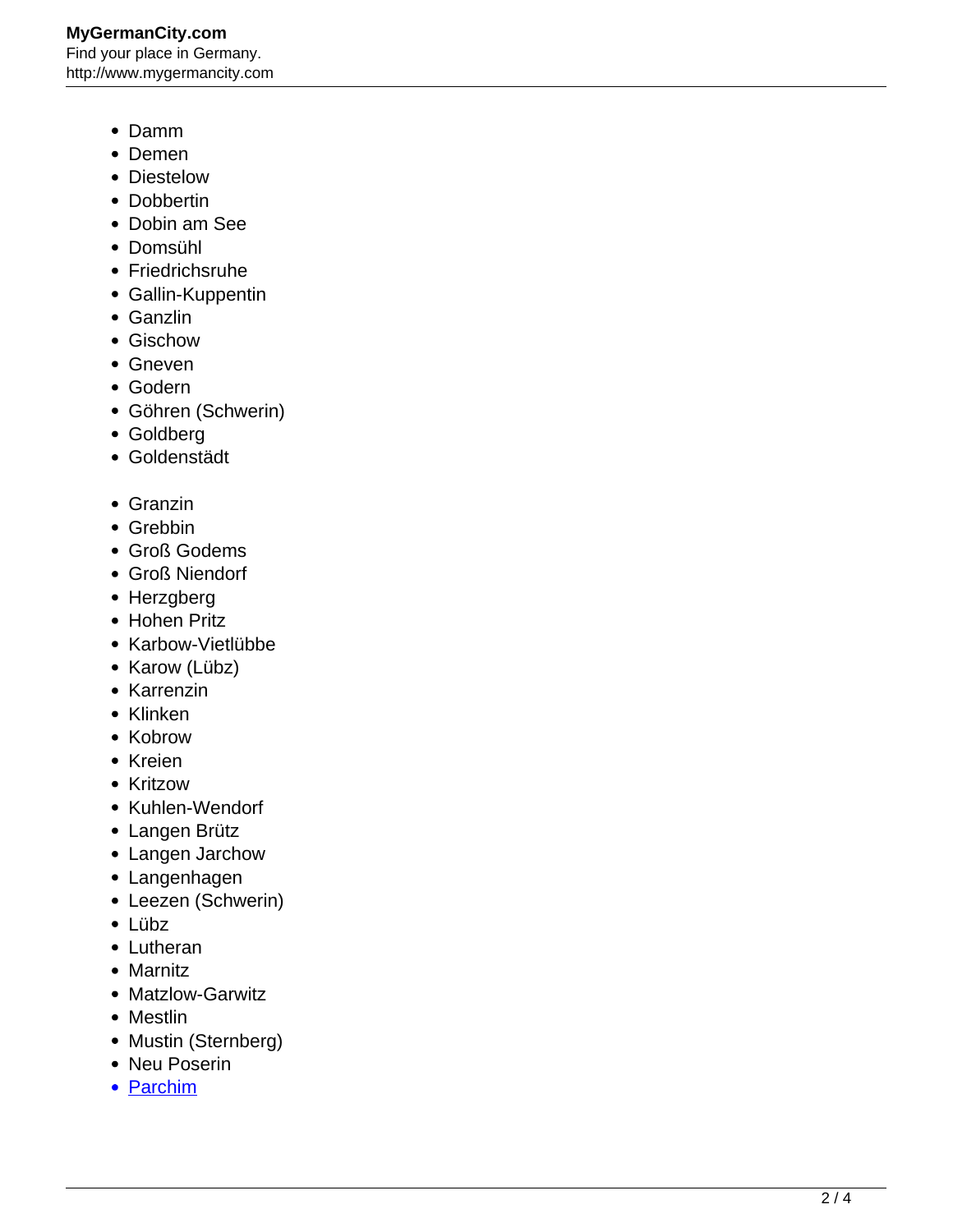- Passow (Lübz)
- Pinnow (Schwerin)
- Plate
- Plau am See
- Raben Steinfeld
- Raduhn
- Rom
- Severin
- Siggelkow
- Spornitz
- Sternberg
- Stolpe
- Suckow
- Sukow
- Techentin
- Tessenow
- Tramm
- Wahlstorf (Lübz)
- Weitendorf
- Wendisch Priborn
- Wendisch Waren
- Werder (Lübz)
- Wessin
- Witzin
- Zahrensdorf
- Zapel
- Ziegendorf
- Zölkow

Due to its wetlands and large open spaces, this area is famous for its wildlife. With more than ninety lakes near the old town of Sternberg, there are plenty of opportunities to see **osprey**, **cranes** and even **otters**.

The Ruhner mountains in the south and the Naturpark Nassentiner-Schwinzer-Heide to the east offer even more outdoor adventures.

[Parchim,](http://www.mygermancity.com/parchim) on the river Elde, is filled with monuments to almost everyone and everything imaginable, and you will come across them as you wander around the ancient Altstadt and through the busy